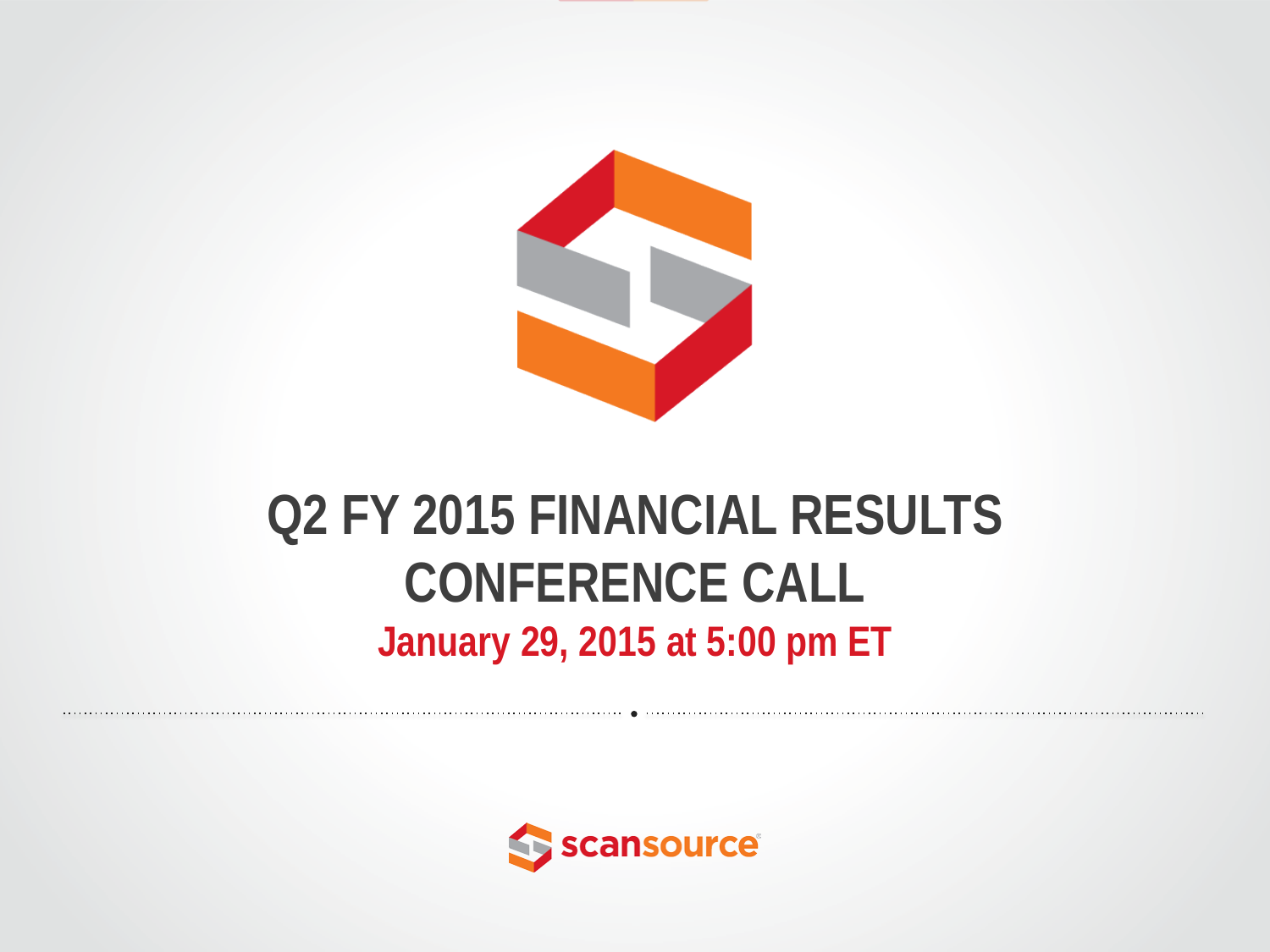## **SAFE HARBOR**

This presentation may contain certain comments, which are "forward-looking" statements that involve plans, strategies, economic performance and trends, projections, expectations, or beliefs about future events and other statements that are not descriptions of historical facts, may be forward-looking statements within the meaning of the Private Securities Litigation Reform Act of 1995, Section 27A of the Securities Act of 1933 and Section 21E of the Securities Exchange Act of 1934. Forward-looking information is inherently subject to risks and uncertainties; these statements are subject to the safe harbor created by the Private Securities Litigation Reform Act of 1995.

Any number of factors could cause actual results to differ materially from anticipated results. For more information concerning factors that could cause actual results to differ from anticipated results, see the "Risk Factors" included in the Company's annual report on Form 10-K for the fiscal year ended June 30, 2014, as well as the quarterly report on Form 10-Q for the quarter ended September 30, 2014, filed with the Securities and Exchange Commission ("SEC").

Although ScanSource believes the expectations in its forward-looking statements are reasonable, it cannot guarantee future results, levels of activity, performance or achievement.

ScanSource disclaims any intentions or obligation to update or revise any forward-looking statements, whether as a result of new information, future events, or otherwise, except as may be required by law.

In addition to disclosing results that are determined in accordance with United States Generally Accepted Accounting Principles ("GAAP"), the Company also discloses certain non-GAAP measures, including non-GAAP operating income, non-GAAP operating margin, non-GAAP net income, non-GAAP diluted earnings per share, return on invested capital ("ROIC") and the percentage change in net sales excluding the impact of foreign currency exchange rates. A reconciliation of the Company's non-GAAP financial information to GAAP financial information is provided in the Appendix and in the Company's Form 8-K, filed with the SEC, with the quarterly earnings press release for the period indicated.

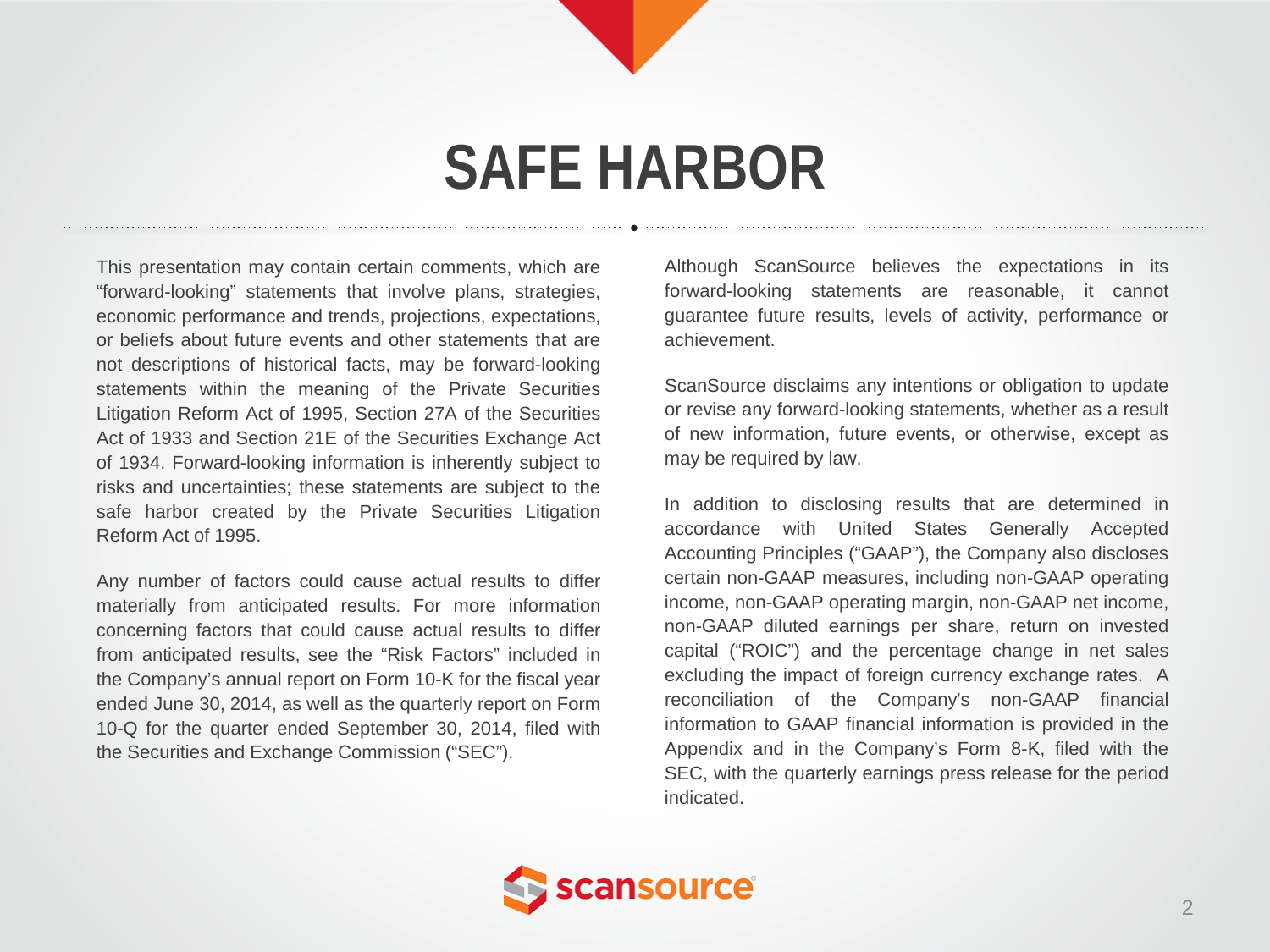

## **HIGHLIGHTS – Q2 FY15**

- Record net sales for second quarter 2015 of \$807 million, up 9% Y/Y, and non-GAAP diluted EPS of \$0.68; above our expected range
- Worldwide Barcode & Security sales increased 5% Y/Y, or 8% excluding foreign exchange
- Worldwide Communications & Services sales increased 16% Y/Y, or 17% excluding foreign exchange
	- Includes successful acquisition of Imago for full quarter
- Second quarter 2015 return on invested capital of 14.8% excluding acquisition costs and change in fair value of contingent consideration
- On January 13, 2015, completed acquisition of Network 1, Brazil's leading communications value-added distributor

*<sup>\*</sup> See Appendix for calculation of non-GAAP measures and reconciliations to GAAP measures.*

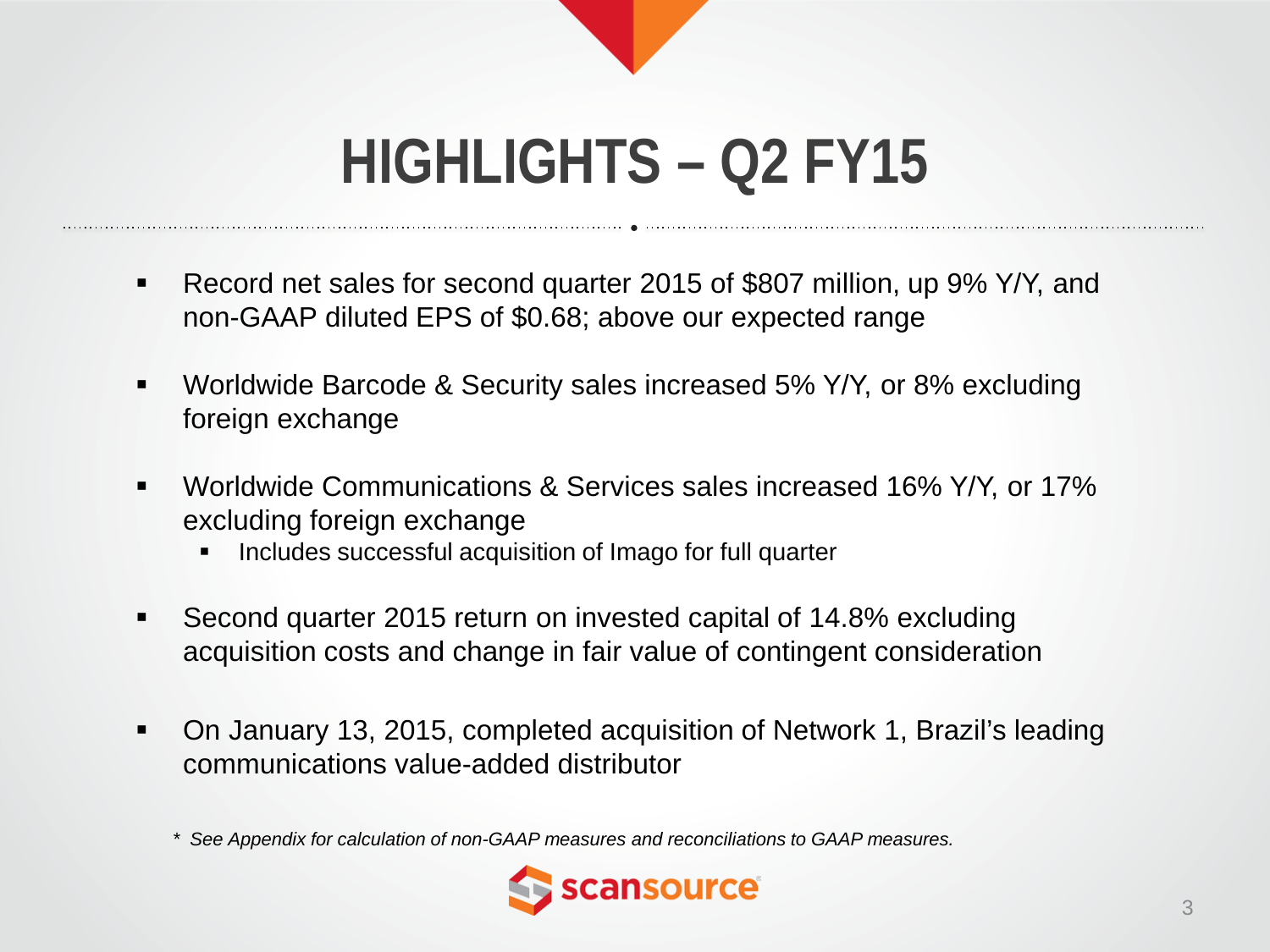# **HIGHLIGHTS – Q2 FY15**

|                                      | <b>Q2 FY15</b> |                      | <b>Q2 FY14</b>           |                   |                              |
|--------------------------------------|----------------|----------------------|--------------------------|-------------------|------------------------------|
| In millions, except EPS              | <b>GAAP</b>    | Non-<br><b>GAAP*</b> | <b>GAAP</b>              | Non-<br>GAAP*     | Y/Y Change (non-GAAP):       |
| Net sales                            | \$807.0        | \$807.0              | \$740.6                  | \$740.6           | ■ 9.0% increase              |
| Gross profit                         | 78.1           | 78.1                 | 77.3                     | 77.3              | $\blacksquare$ 1.1% increase |
| Gross profit margin % (of net sales) | 9.7%           | 9.7%                 | 10.4%                    | 10.4%             | ■ 75 bp margin decrease      |
| SG&A expenses                        | 48.7           | 48.7                 | 48.4                     | 48.4              | ■ 0.8% higher SG&A           |
| Amortization of intangible assets    | 1.4            | $- -$                | 0.9                      | $- -$             |                              |
| Change, FV contingent consideration  | 0.5            | --                   | 0.5                      | $\qquad \qquad -$ |                              |
| <b>Acquisition costs</b>             | 1.5            | --                   | $\overline{\phantom{a}}$ | $\qquad \qquad -$ |                              |
| Operating income                     | 26.0           | 29.4                 | 27.5                     | 28.9              | ■ 1.7% increase              |
| Operating income % (of net sales)    | 3.2%           | 3.6%                 | 3.7%                     | 3.9%              | ■ 26 bp margin decrease      |
| Net income                           | \$16.8         | \$19.7               | \$18.3                   | \$19.2            | $\blacksquare$ 2.2% increase |
| <b>Diluted EPS</b>                   | \$0.58         | \$0.68               | \$0.64                   | \$0.67            | $\blacksquare$ 1.5% increase |

*\* See Appendix for calculation of non-GAAP measures and reconciliations to GAAP measures.*

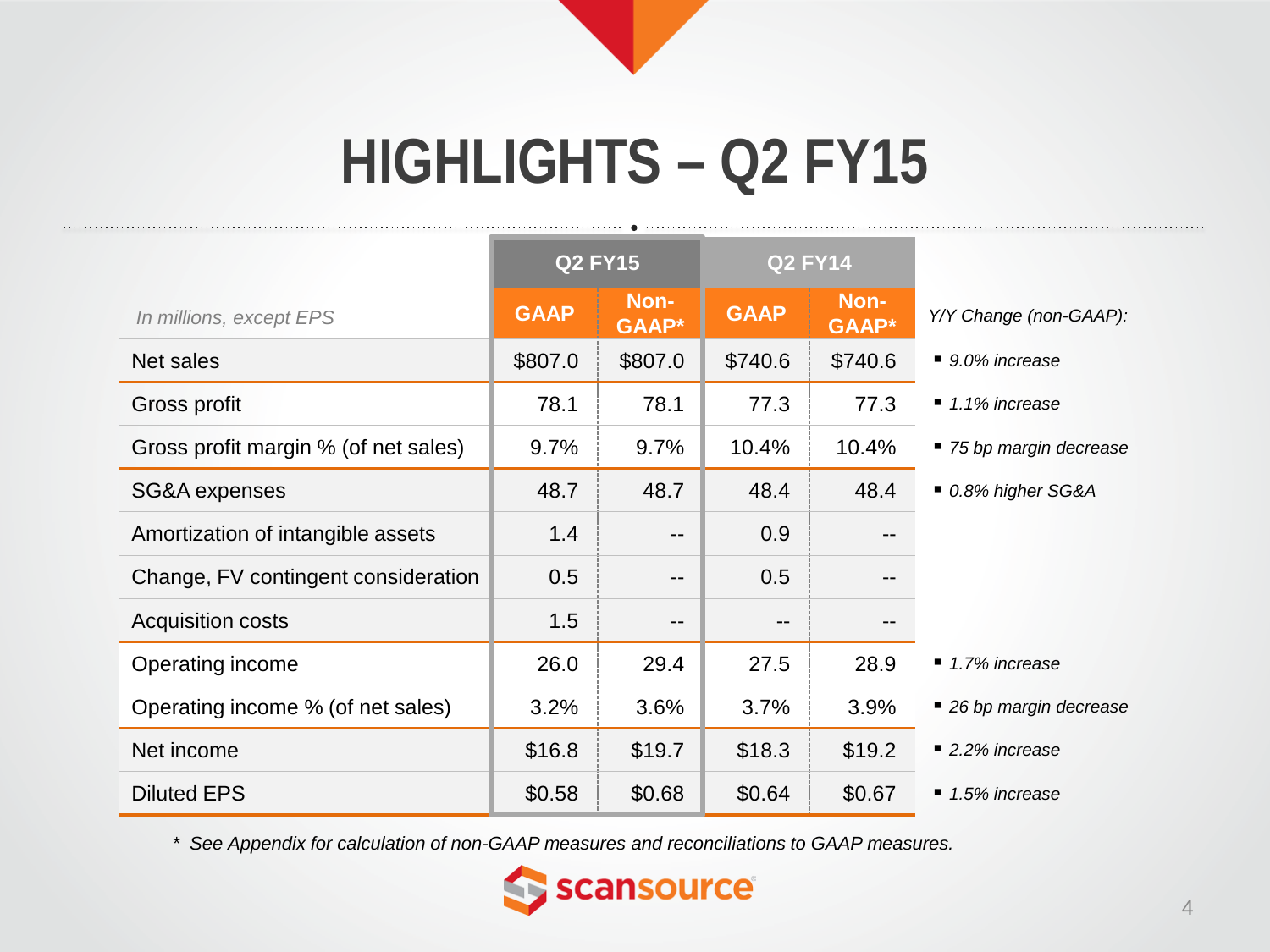

## **WW BARCODE & SECURITY**



| $$$ in millions             | <b>Q2 FY15</b> | <b>Q2 FY14</b> |
|-----------------------------|----------------|----------------|
| Net sales                   | \$499.8        | \$476.2        |
| Gross profit                | \$41.9         | \$42.7         |
| Gross margin                | 8.4%           | $9.0\%$        |
| Operating income            | \$13.6         | \$13.0         |
| Operating income %          | 2.7%           | 2.7%           |
| Non-GAAP operating income   | \$14.3         | \$14.0         |
| Non-GAAP operating income % | 2.9%           | 2.9%           |

*Non-GAAP operating income excludes amortization of intangibles and change in fair value of contingent consideration. See Appendix for calculation of non-GAAP measures and reconciliations to GAAP measures.*

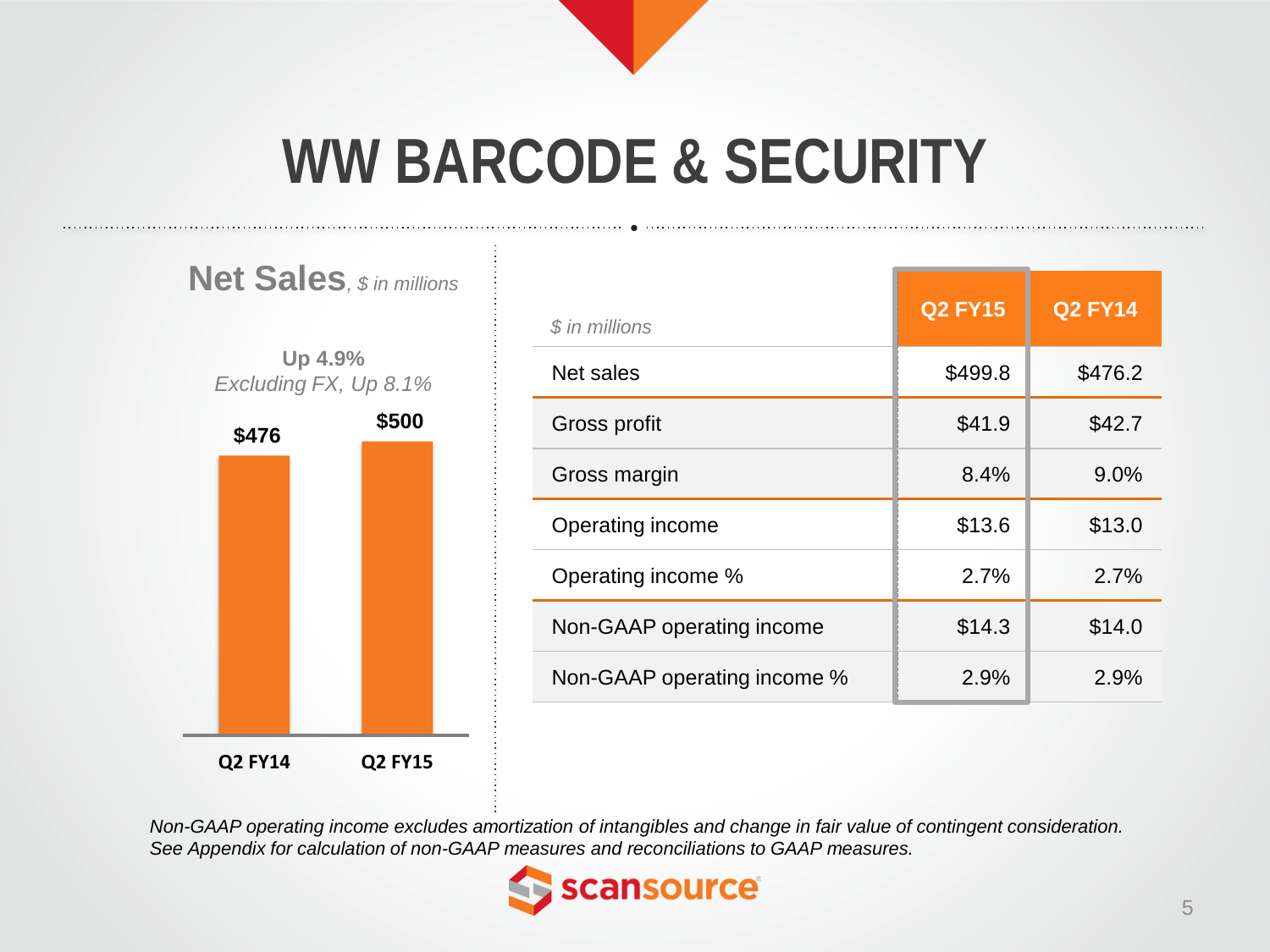

## **WW COMMUNICATIONS & SERVICES**



| \$ in millions              | <b>Q2 FY15</b> | <b>Q2 FY14</b> |
|-----------------------------|----------------|----------------|
| Net sales                   | \$307.2        | \$264.4        |
| Gross profit                | \$36.2         | \$34.5         |
| Gross margin                | 11.8%          | 13.1%          |
| Operating income            | \$13.9         | \$14.5         |
| Operating income %          | 4.5%           | 5.5%           |
| Non-GAAP operating income   | \$15.1         | \$14.9         |
| Non-GAAP operating income % | 4.9%           | 5.6%           |

*Non-GAAP operating income excludes amortization of intangibles and change in fair value of contingent consideration. See Appendix for calculation of non-GAAP measures and reconciliations to GAAP measures.*

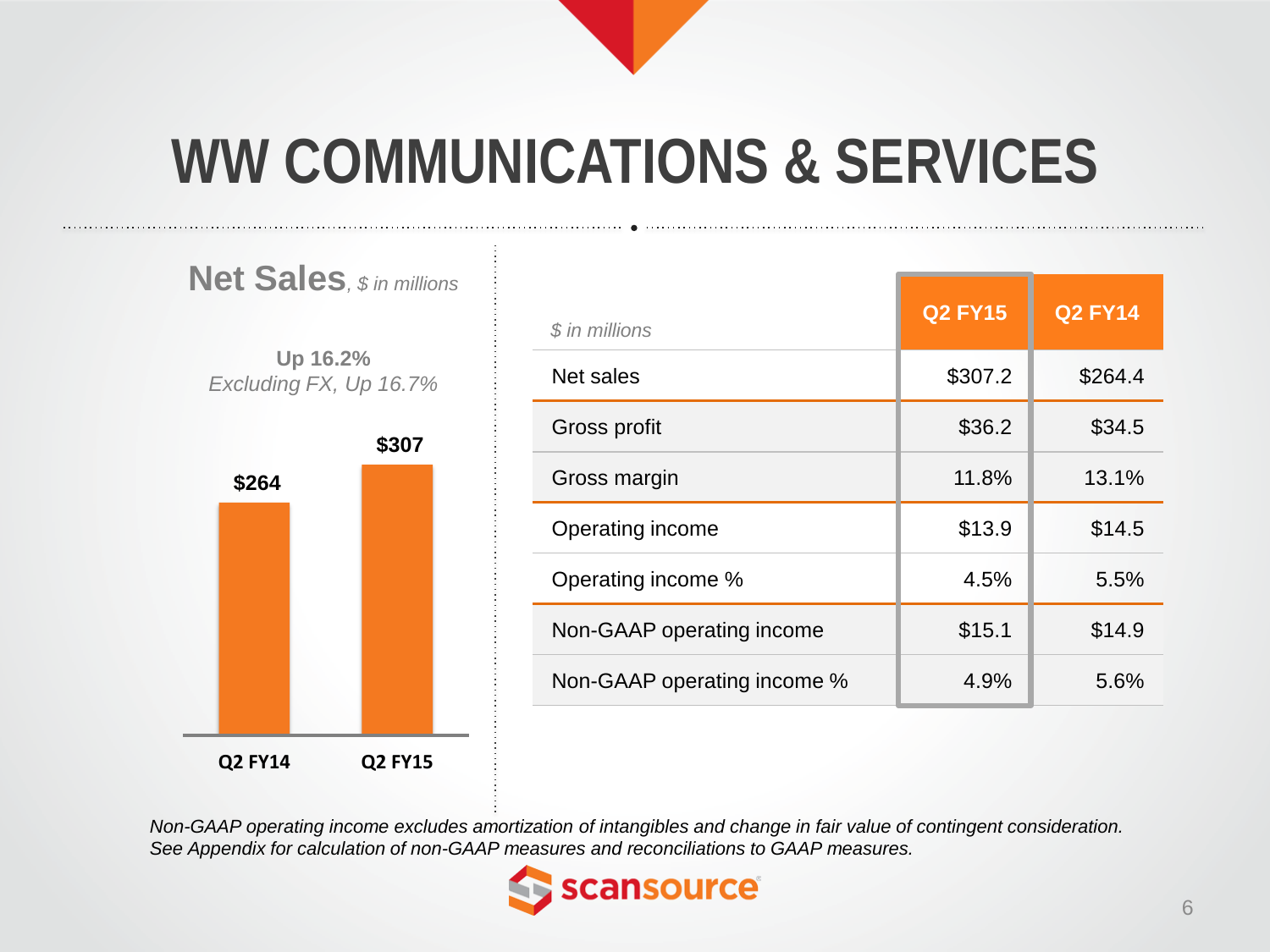

## **Q2 FY15 KEY MEASURES**

| $$$ in millions                         | <b>Q2 FY15</b> | <b>Q1 FY15</b> | <b>Q2 FY14</b> |
|-----------------------------------------|----------------|----------------|----------------|
| Return on invested capital ("ROIC")*    | 14.8%          | 16.2%          | 16.2%          |
| Cash and cash equivalents $(Q/E)$       | \$121.5        | \$139.9        | \$157.1        |
| Operating cash flow, trailing 12-months | \$36.7         | \$2.7          | \$140.8        |
| Days sales outstanding in receivables   | 55             | $55***$        | 53             |
| Inventory (Q/E)                         | \$518.4        | \$495.1        | \$467.2        |
| Inventory turns                         | 5.8            | $5.7**$        | 5.9            |
| Paid for inventory days                 | 12.2           | $9.7**$        | 11.3           |

*\* Excludes non-GAAP adjustments and change in fair value of contingent consideration. See Appendix for calculation of ROIC, a non-GAAP measure.*

*\*\* Excludes the impact of Imago, which was completed September 19, 2014.*

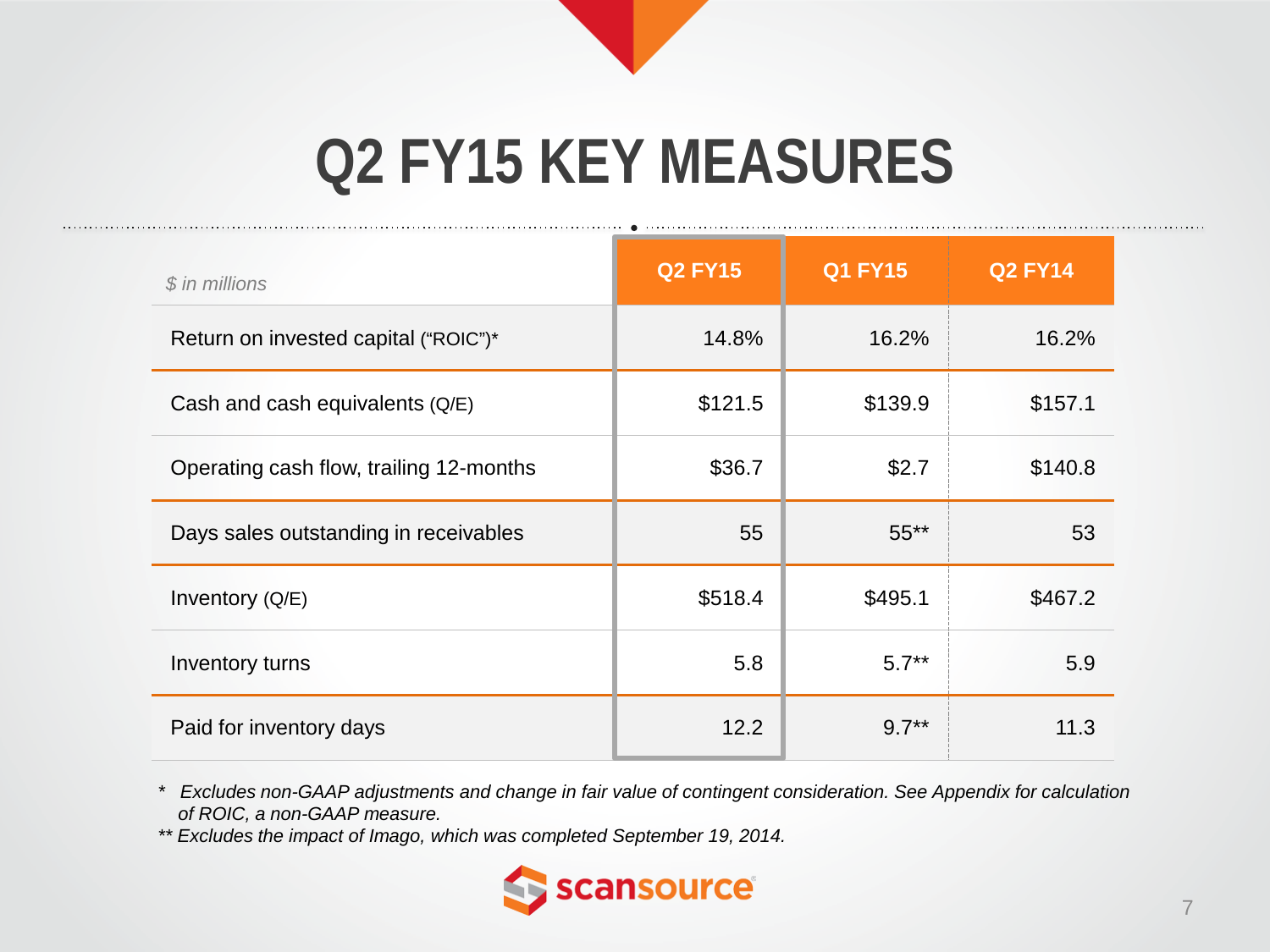# **Q3 FY15 OUTLOOK\***

**For the quarter ending March 31, 2015, excluding amortization of intangible assets, change in fair value of contingent consideration, and acquisition costs:**



*\* Outlook as of January 29, 2015. Non-GAAP diluted EPS excludes amortization of intangible assets, change in fair value of contingent consideration, and acquisition costs.* 

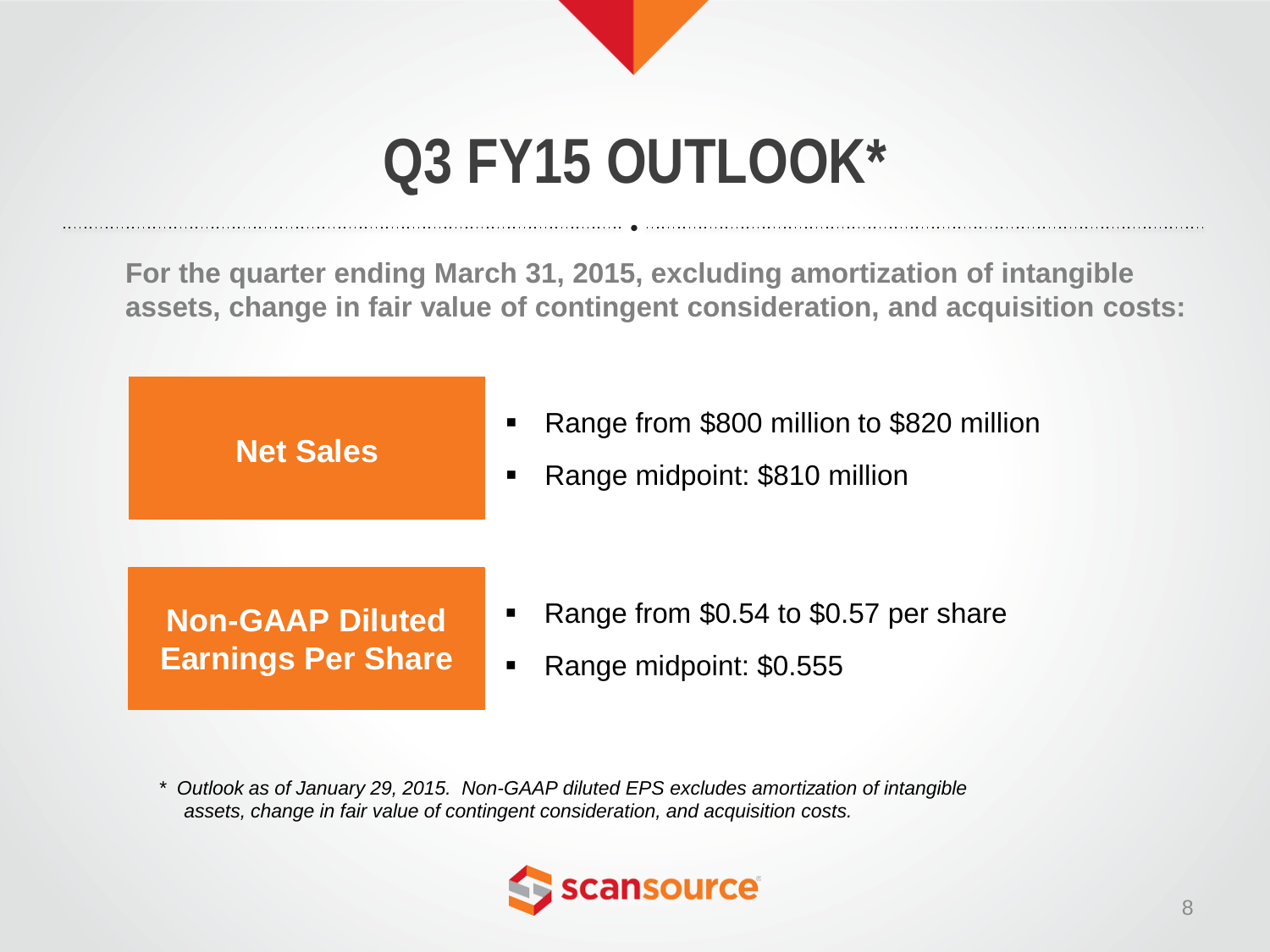

### **WW BARCODE & SECURITY HIGHLIGHTS**



- 62% of overall sales
- Record sales results for POS & Barcode teams in North America and Europe
- Strong big deal quarter
- **Positive results from almost every** major product category
- Key investments in growth areas: Physical Security, 3D Printing, Payment Processing, Mobile Computing

*\* See Appendix for reconciliation of net sales excluding impact of foreign exchange to a GAAP measure.*

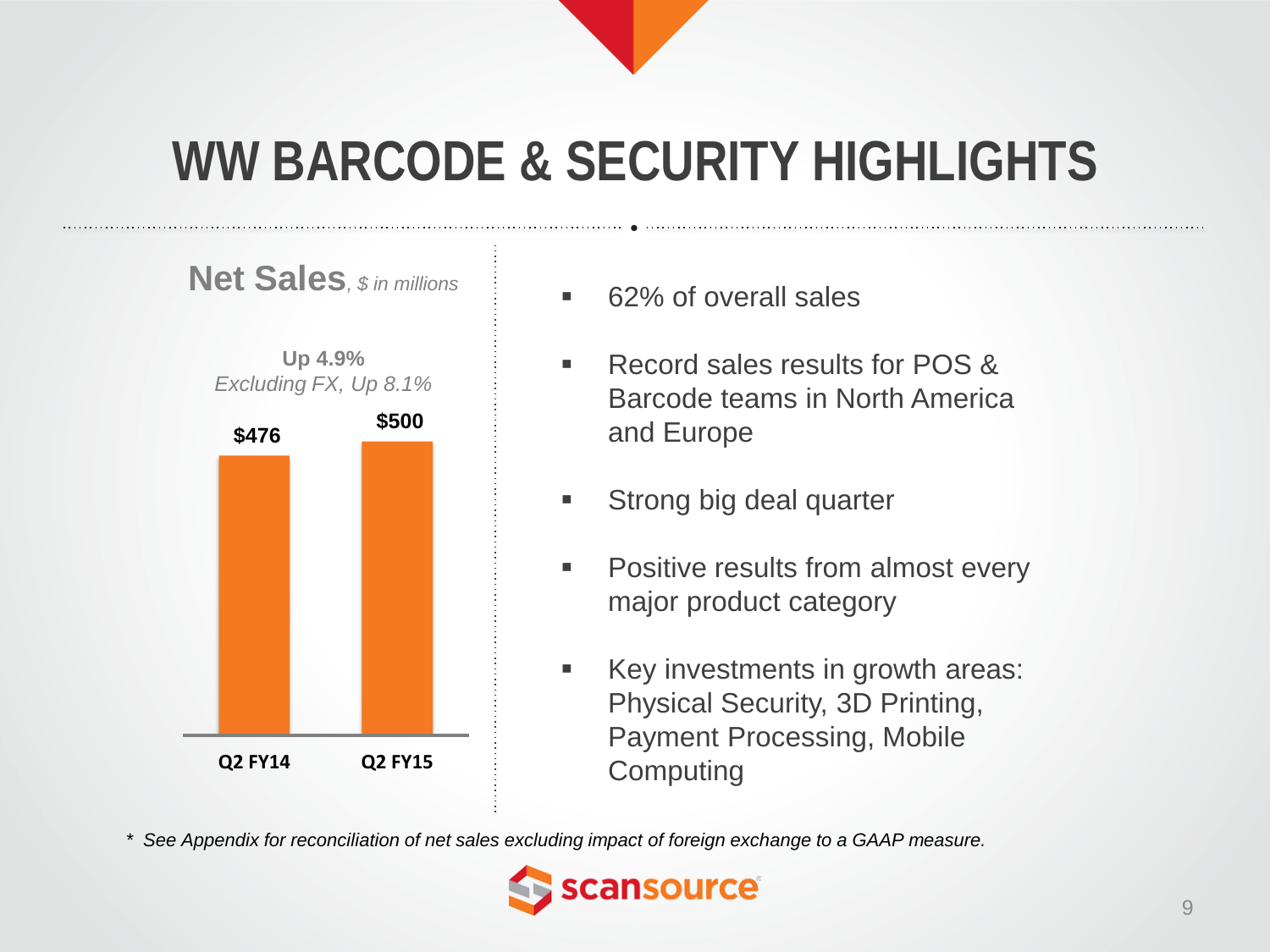#### **WW COMMUNICATIONS & SERVICES HIGHLIGHTS**



- 38% of overall sales
- **First full quarter with Imago;** very good results
- With Imago, now offer a stronger portfolio of video, voice and data products in Europe
- **Key investments in growth** areas: International, Pro AV, and Collaboration

*\* See Appendix for reconciliation of net sales excluding impact of foreign exchange to a GAAP measure.*

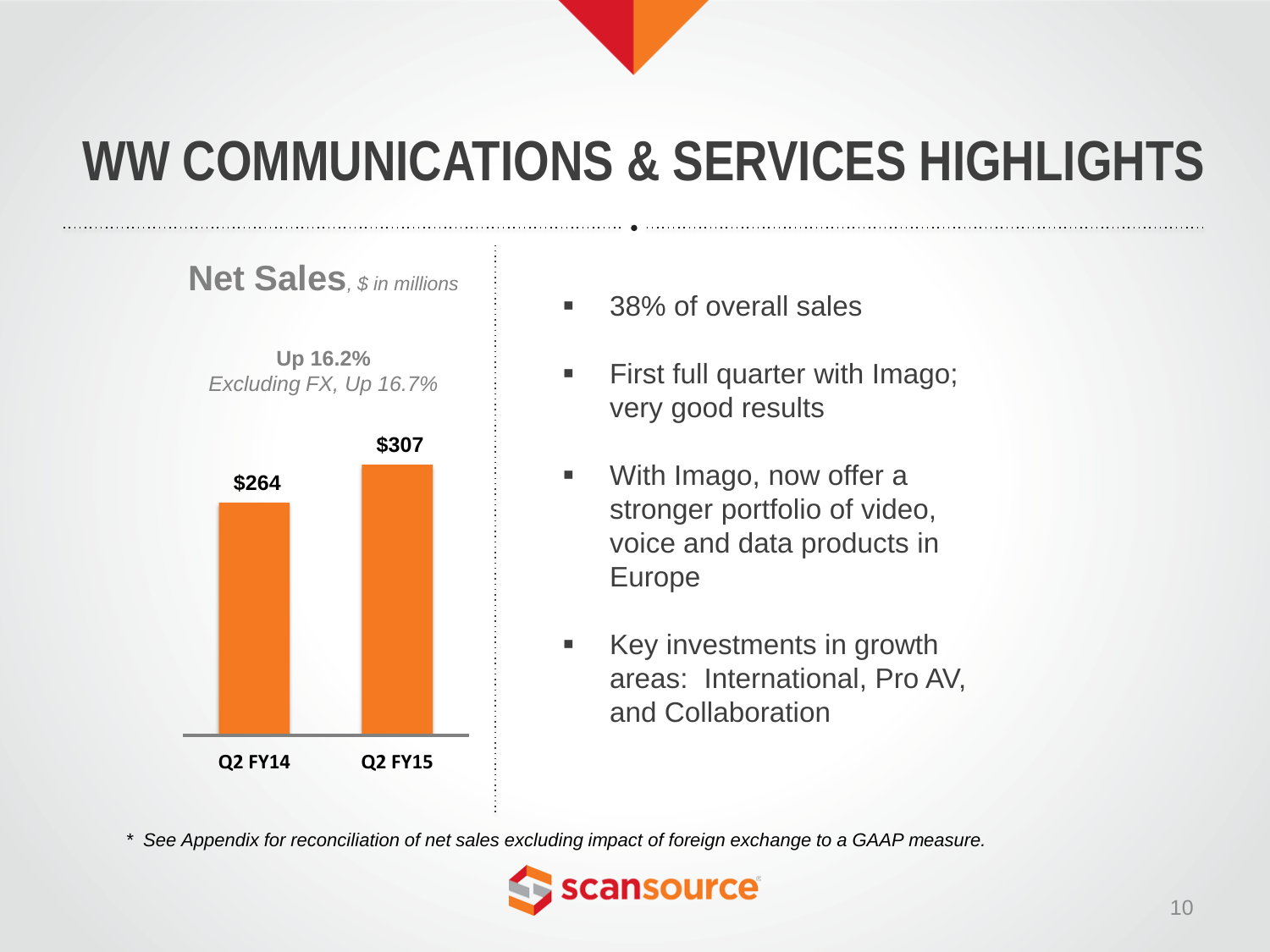| (\$ in thousands)                                | <b>Quarter Ended December 31, 2014</b> |                            |    |                   |    |                      |            |                |  |
|--------------------------------------------------|----------------------------------------|----------------------------|----|-------------------|----|----------------------|------------|----------------|--|
|                                                  |                                        | Operating<br><b>Income</b> |    | Pre-tax<br>income |    | <b>Net</b><br>income | <b>EPS</b> | <b>Diluted</b> |  |
| GAAP measure                                     | \$                                     | 25,990                     | \$ | 25,938            | \$ | 16.821               | \$         | 0.58           |  |
| Adjustment:                                      |                                        |                            |    |                   |    |                      |            |                |  |
| Amortization of intangible assets                |                                        | 1.443                      |    | 1.443             |    | 1.025                |            | 0.04           |  |
| Change in fair value of contingent consideration |                                        | 463                        |    | 463               |    | 346                  |            | 0.01           |  |
| Acquisition costs (a)                            |                                        | 1.474                      |    | 1.474             |    | 1.474                |            | 0.05           |  |
| Non-GAAP measure                                 |                                        | 29,370                     |    | 29.318            |    | 19.666               |            | 0.68           |  |

|                                                  | <b>Quarter Ended December 31, 2013</b> |                            |    |                   |    |                      |                              |      |
|--------------------------------------------------|----------------------------------------|----------------------------|----|-------------------|----|----------------------|------------------------------|------|
|                                                  |                                        | Operating<br><b>Income</b> |    | Pre-tax<br>income |    | <b>Net</b><br>income | <b>Diluted</b><br><b>EPS</b> |      |
| <b>GAAP</b> measure                              | \$                                     | 27.461                     | \$ | 27,809            | \$ | 18.298               | \$                           | 0.64 |
| Adjustment:                                      |                                        |                            |    |                   |    |                      |                              |      |
| Amortization of intangible assets                |                                        | 930                        |    | 930               |    | 609                  |                              | 0.02 |
| Change in fair value of contingent consideration |                                        | 499                        |    | 499               |    | 330                  |                              | 0.01 |
| Non-GAAP measure                                 |                                        | 28,890                     |    | 29,238            |    | 19.237               |                              | 0.67 |

(a) Acquisition costs are nondeductible for tax purposes.

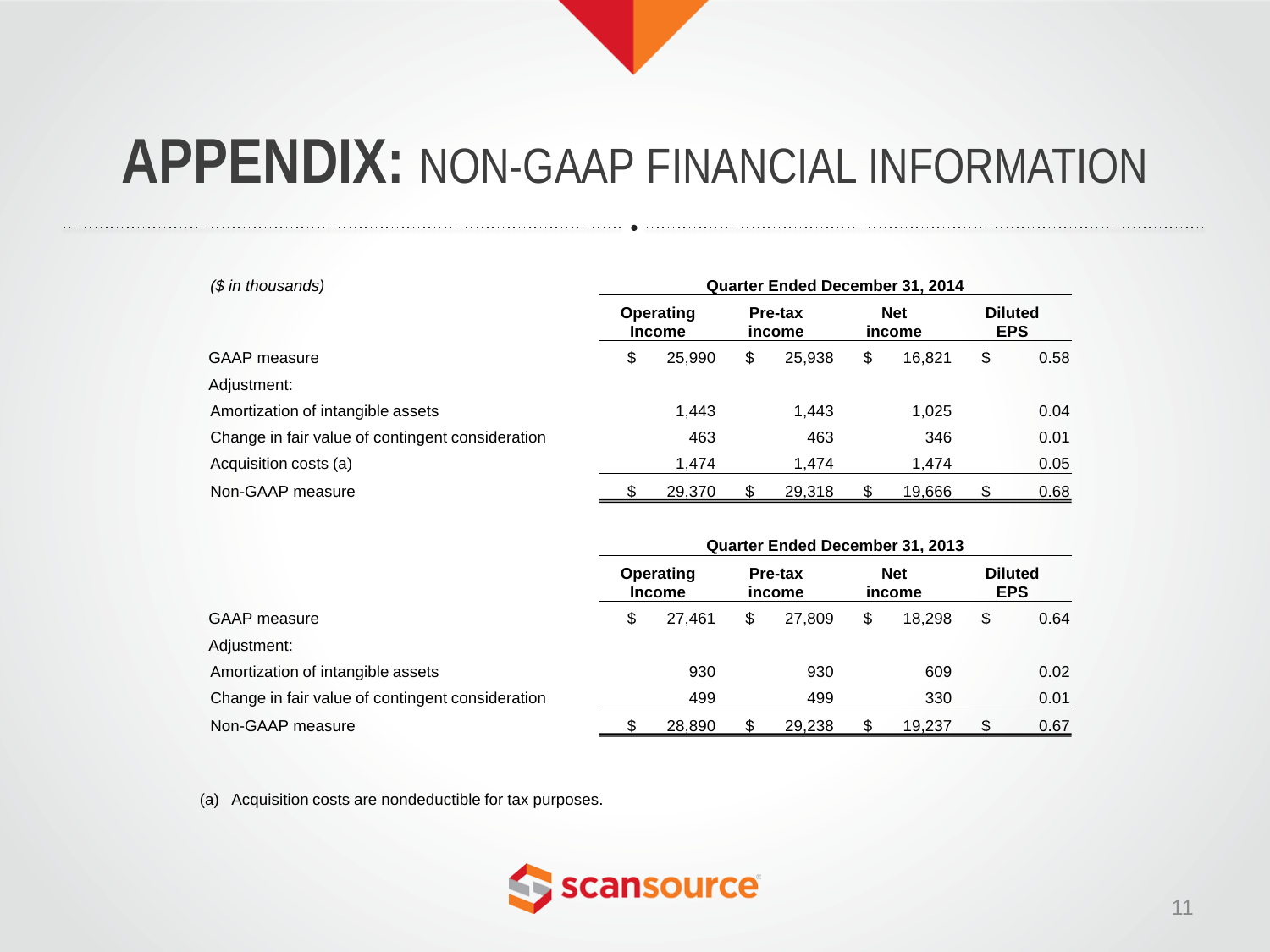| (\$ in thousands)                                | <b>Quarter Ended December 31, 2014</b> |                                 |                                |         |           |          |    |                     |  |  |
|--------------------------------------------------|----------------------------------------|---------------------------------|--------------------------------|---------|-----------|----------|----|---------------------|--|--|
|                                                  |                                        | <b>WW Barcode</b><br>& Security | <b>WW Comms.</b><br>& Services |         | Corporate |          |    | <b>Consolidated</b> |  |  |
| Net sales                                        | \$                                     | 499.772                         | \$                             | 307.247 | \$        | ۰.       | \$ | 807,019             |  |  |
| GAAP operating income<br>Adjustments:            | \$                                     | 13.576                          | -S                             | 13,888  | -\$       | (1, 474) | \$ | 25,990              |  |  |
| Amortization of intangible assets                |                                        | 519                             |                                | 924     |           |          |    | 1,443               |  |  |
| Change in fair value of contingent consideration |                                        | 160                             |                                | 303     |           |          |    | 463                 |  |  |
| Acquisition costs                                |                                        |                                 |                                |         |           | 1.474    |    | 1,474               |  |  |
| Non-GAAP operating income                        |                                        | 14,255                          |                                | 15,115  |           |          |    | 29,370              |  |  |
| GAAP operating income % (of net sales)           |                                        | 2.7%                            |                                | 4.5%    |           | n/m      |    | 3.2%                |  |  |
| Non-GAAP operating income % (of net sales)       |                                        | 2.9%                            |                                | 4.9%    |           | n/m      |    | 3.6%                |  |  |

|                                                  | <b>Quarter Ended December 31, 2013</b> |                                 |    |                                |           |                          |                     |         |  |  |  |
|--------------------------------------------------|----------------------------------------|---------------------------------|----|--------------------------------|-----------|--------------------------|---------------------|---------|--|--|--|
|                                                  |                                        | <b>WW Barcode</b><br>& Security |    | <b>WW Comms.</b><br>& Services | Corporate |                          | <b>Consolidated</b> |         |  |  |  |
| Net sales                                        | \$                                     | 476.206                         | \$ | 264.412                        | \$        | $\overline{\phantom{0}}$ | \$                  | 740,618 |  |  |  |
| GAAP operating income<br>Adjustments:            | \$                                     | 12.955                          | S  | 14.506                         | \$        | $\sim$                   | \$                  | 27,461  |  |  |  |
| Amortization of intangible assets                |                                        | 580                             |    | 350                            |           |                          |                     | 930     |  |  |  |
| Change in fair value of contingent consideration |                                        | 499                             |    | $\overline{\phantom{0}}$       |           |                          |                     | 499     |  |  |  |
| Non-GAAP operating income                        |                                        | 14,034                          |    | 14.856                         |           |                          |                     | 28,890  |  |  |  |
| GAAP operating income % (of net sales)           |                                        | 2.7%                            |    | 5.5%                           |           | n/m                      |                     | 3.7%    |  |  |  |
| Non-GAAP operating income % (of net sales)       |                                        | 2.9%                            |    | 5.6%                           |           | n/m                      |                     | 3.9%    |  |  |  |

 $n/m = not meaningful$ 

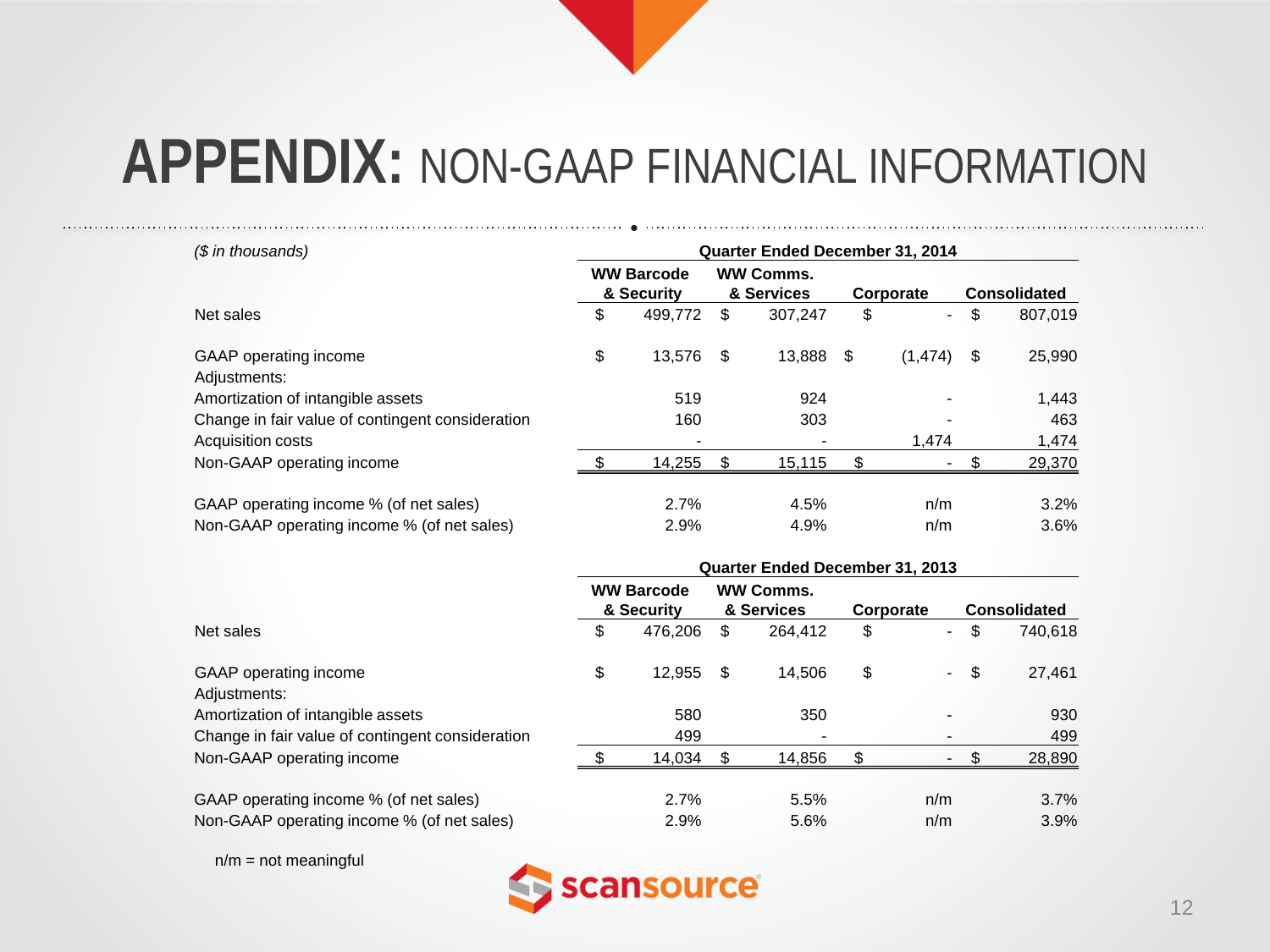| (\$ in thousands)                                                 |                           |    |         |    |         |
|-------------------------------------------------------------------|---------------------------|----|---------|----|---------|
|                                                                   | <b>Q2 FY15</b><br>Q1 FY15 |    | Q2 FY14 |    |         |
| Return on invested capital (ROIC), annualized (a)                 | 14.8%                     |    | 16.2%   |    | 16.2%   |
| Reconciliation of Net Income to EBITDA                            |                           |    |         |    |         |
| Net income - GAAP                                                 | \$<br>16,821              | S. | 19,208  | S. | 18,298  |
| Plus: Income taxes                                                | 9,117                     |    | 10,028  |    | 9,511   |
| Plus: Interest expense                                            | 207                       |    | 190     |    | 235     |
| Plus: Depreciation and amortization                               | 2,443                     |    | 1,897   |    | 1,778   |
| <b>EBITDA</b>                                                     | 28,588                    |    | 31,323  |    | 29,822  |
| Change in fair value of contingent consideration                  | 463                       |    | 513     |    | 499     |
| Acquisition costs                                                 | 1,474                     |    | 1,350   |    |         |
| Adjusted EBITDA (numerator for ROIC)(non-GAAP)                    | \$<br>30,525              | \$ | 33,186  | \$ | 30,321  |
| <b>Invested Capital Calculation</b>                               |                           |    |         |    |         |
| Equity - beginning of the quarter                                 | \$<br>810,265             | \$ | 802,643 | S  | 723,748 |
| Equity - end of quarter                                           | 818,748                   |    | 810,265 |    | 751,446 |
| Add: Change in fair value of contingent consideration, net of tax | 346                       |    | 341     |    | 330     |
| Add: Acquisition costs, net of tax                                | 1,474                     |    | 1,350   |    |         |
| Average equity                                                    | 815,417                   |    | 807,300 |    | 737,762 |
| Average funded debt (b)                                           | 5,429                     |    | 6,205   |    | 5,429   |
| Invested capital (denominator for ROIC)(non-GAAP)                 | \$<br>820,846             | \$ | 813,505 | \$ | 743,191 |

#### Notes:

(a) Calculated as net income plus interest expense, income taxes, depreciation and amortization (EBITDA), annualized divided by invested capital for the period. Adjusted EBITDA reflects other adjustments for non-GAAP measures.

(b) Average daily amounts outstanding on short-term and long-term interest-bearing debt.